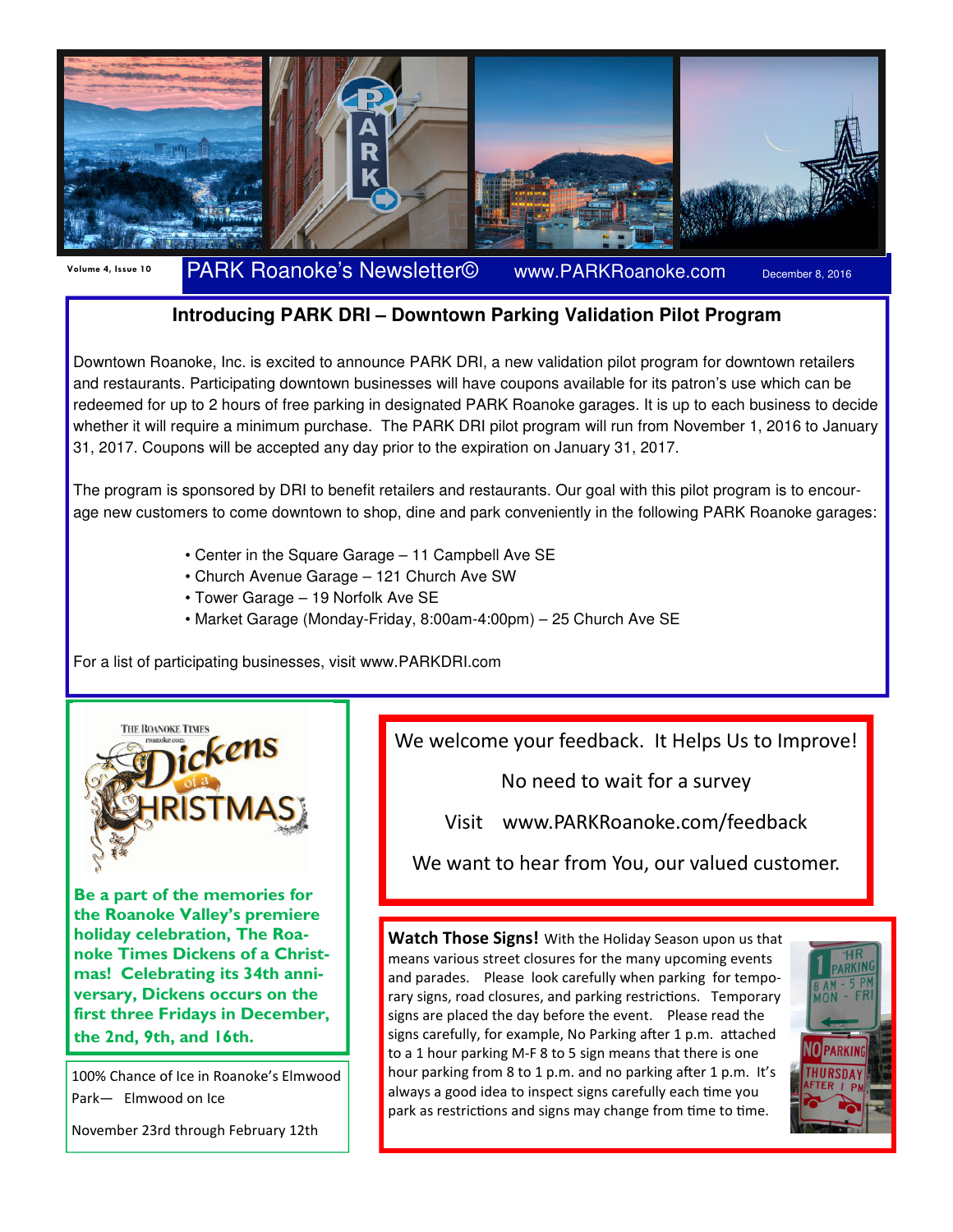## Twelve Reasons to Walk Source: HealthCentral.com

No doubt, you've heard of the twelve days of Christmas…. So now is the time to add twelve ways to walk to improve your health. It's never too early or too late to start walking. Walking offers a wide range of benefitsway beyond the usual health boosting reasons that you commonly read about.

Walking helps to:

- 1. Curb Cravings— Craving something sweet or feeling stressed? Take a walk, even 15 minutes can short circuit these cravings.
- 2. Take Fewer Sick Days— walking just 20 minutes a day, five times a week, may significantly reduce the number of days you are sick
- 3. Build Better Relationships—Walking with someone else, really helps get the conversation flowing. The more you walk with someone the better you get to know that person and build that relationship.
- 4. Fall Asleep Faster— By taking a 45 minute walk in the morning will allow you to fall asleep faster in the evening according to a study published in the journal *Sleep*.
- 5. Avoid a Heart Attack! According to a study, middle-aged women may reduce their risk of a deadly heart attack by 35% if they walk three or more hours a week—that's only 25 minutes per day. Other studies show similar benefits for men.
- 6. Solve Problems More Easily— That's right, walking boosts your brain power! A Stanford University study revealed that people come up with twice the creative solutions to problems compared to when they were sitting. The effect from walking lasted even when they sat back at the desk.
- 7. Stop Knee Pain— A University of California, San Francisco study revealed that walking is the best activity for maintaining healthy cartilage in your knees and as an added benefit, it can also reduce arthritic pain.
- 8. Help the Environment Walking 1.5 miles instead of driving the same distance reduces greenhouse gases by 75% and reduces air and noise pollution.
- 9. See The World Anew— When you walk, you slow down and see things you might have otherwise missed. It enables you to really soak in the sights and time to "smell the roses."
- 10. Live Longer— Just 15 minutes of walking a day can add almost two years to your life. Go for 30 minutes five days a week to tack on 3.5 years. Over an hour a day can gain you more than four years.
- 11. Temper Bad Genes— Briskly walking for about an hour a day can inhibit the activity of obesity promoting genes. So even if members of your family are overweight, you are not destined to follow in their footsteps.

12. Maintain Your Memory— Memory problems as we age stems from parts of the brain getting smaller. This means that brain cells begin to die as we get older. Research shows that this decline can be counteracted by staying sharp by walking 5 to 6 miles a week.

PARK Roanoke will be open and operating on a normal schedule on:

- Friday, December 23, 2016
- Friday, December 31, 2016
- We will be closed on Monday, December 26, 2016 and Monday, January 2, 2017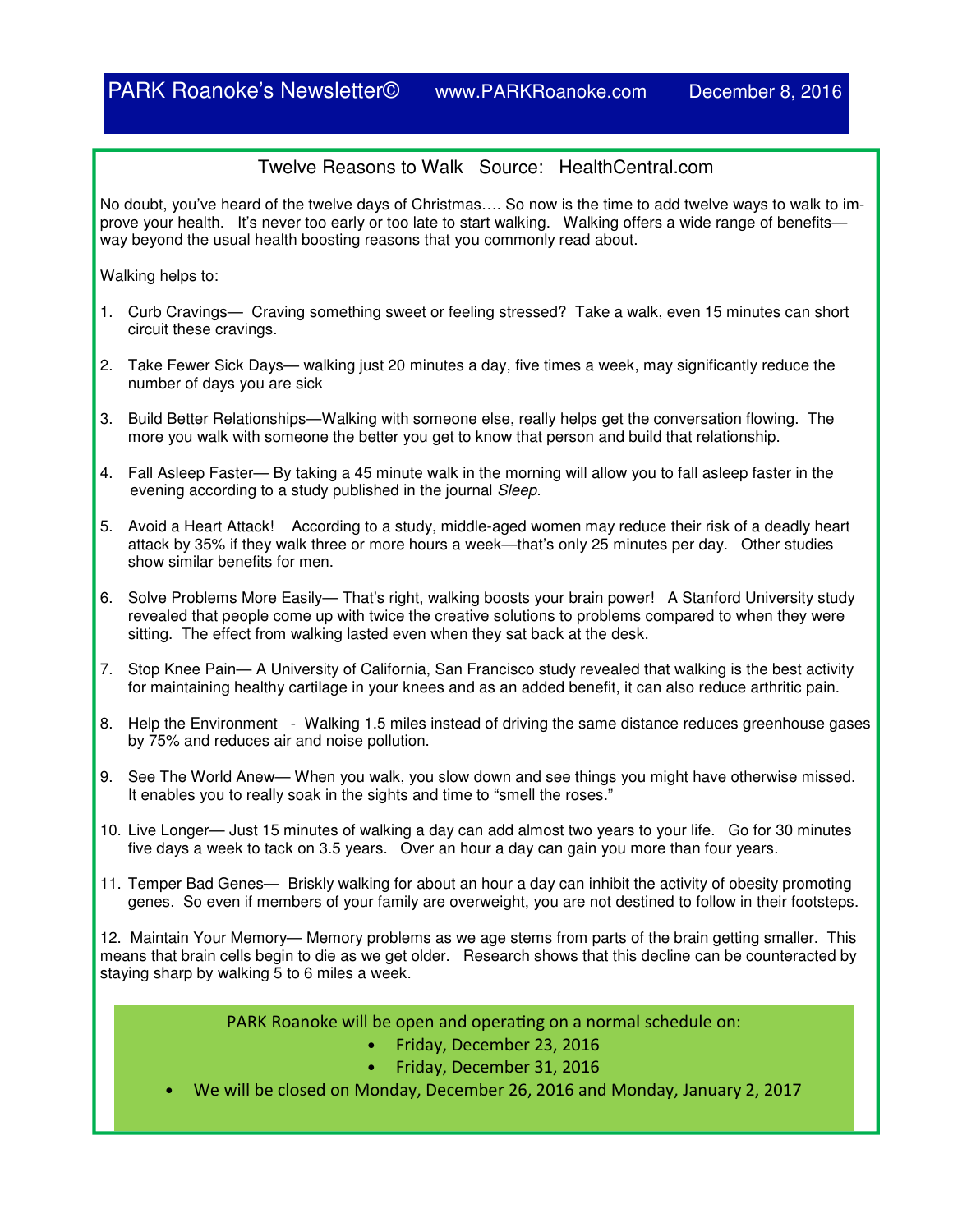

Payments for Monthly Parking and for Citations may now be paid on-line or over a toll free telephone line. www.PARKRoanoke.com/payments or dial 1-888-272-9829 Use Jurisdiction Code 6246

A nominal processing fee of \$1.95 applies to credit/debit card payments.

PARK Roanoke P. O. Box 83 Roanoke, VA 24002 117 Church Avenue, SW Roanoke, VA 24011

Phone: 540-343-0585 Fax: 540-342-6447 E-mail: parking@PARKRoanoke.com

## **Safety Tips to Help Avoid a Break-In**

With the time change and holidays upon us, it's getting darker sooner and more hectic which means that you may be more likely to be forgetful or to drop your guard. It's important to always think of safety, no matter the season. That's why we are bringing this information to you to help increase your safety.

- We can never say this enough! Always Lock Your Doors and Roll Up Your Windows.
- Park as close to the entrance, booth, kiosk or lights as possible.
- Park in a well-lit location, if you cannot see 100 feet ahead at night consider moving to a brighter spot.
- Park trunk out, don't back into the space. That way thieves cannot use your trunk as cover if they try to break in.
- If you see broken glass or anything that looks suspicious, park elsewhere.
- If you don't have a car alarm, purchase a small blinking light at auto stores to attach to the dashboard. This may make thieves think you have an alarm.
- Never leave valuables in your vehicle. And never leave valuables in open sight.
- If you must leave valuables in your vehicle, make sure they are hidden under a seat or covered up in your trunk.
- Check for valuables as soon as you get into the car. For example, if you have a camera bag, check to make sure the camera is in it and not just an empty bag.
- Neat Cars are less likely to be robbed. Thieves will be less curious if they see a neat, clean car rather than seeing towels or blankets that could be covering up something of value.
- Make sure that anything you want to store in your trunk is hidden before you reach your destination. Thieves may be hanging out to watch people storing items in the trunk. Don't give them a heads up.
- When returning to your vehicle, have your keys in hand and be ready to open the door.
- Avoid activities such as looking for car keys, talking or texting and juggling packages while walking to your vehicle.
- Stay alert and to not allow yourself to become distracted, especially when loading items into or out of your vehicle or when assisting infants and children into safety seats.
- Do not leave a cellular telephone or GPS plugged into the cigarette lighter or charger or in plain view.
- If you are approached and feel threatened, get into your vehicle and lock the doors until the area is clear. If someone is loitering near you, drive away.
- Most malls and shopping centers have uniformed security guards both inside and outside for your safety. Trust your instinct. If you spot suspicious activity or feel nervous, return to the mall or store and ask for a security officer to escort you to your vehicle.

For more information visit www.PARKRoanoke.com/safety

www.PARKRoanoke.com